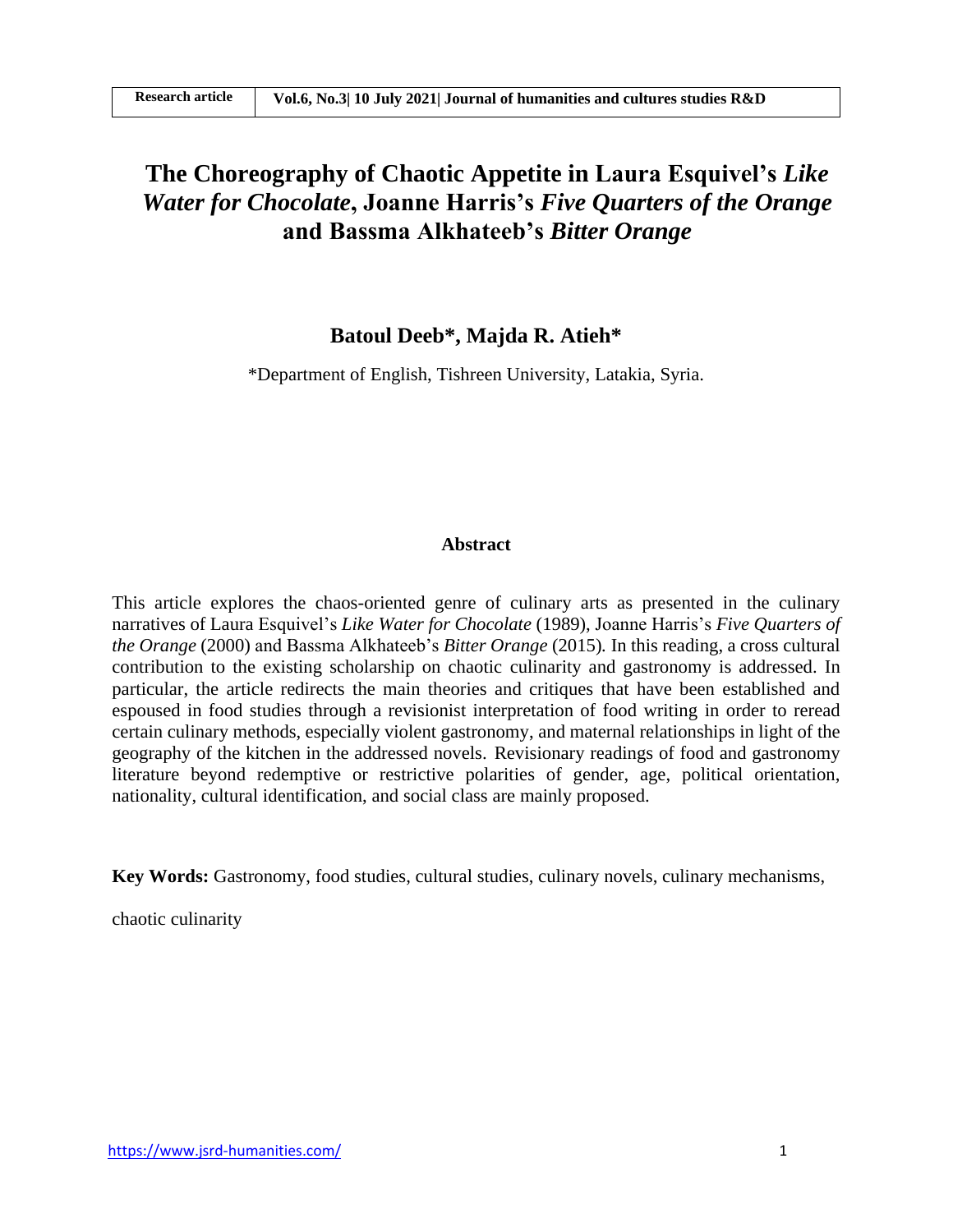$R = 1$ 

# **Introduction:**

 This article explores the chaos-oriented genre of culinary arts as presented in Laura Esquivel's *Like Water for Chocolate* (1989), Joanne Harris's *Five Quarters of the Orange* (2000) and Bassma Alkhateeb's *Bitter Orange* (2015). The signification of food has been changing throughout the decades. Food has been interpreted as "a vehicle of protest or an agent of change, not merely a passive vessel to reflect cultural norms" (Mannur 116). This article extends the scope of food literature scholarship as it projects the correlations between food and identity formation in different cultural settings. The essay suggests revisionary readings of food and gastronomy literature beyond redemptive or restrictive polarities of gender, age, political orientation, nationality, cultural identification, and social class.

 To understand the significance of this article, one must understand the importance of gastronomy as "the G-word seems to best communicate the ways in which food is political-andpoetic, cultural-and-environmental, personal-and-theoretical" (Szanto 2). In this sense, the significance of the gastronomical elements exceeds the preconceived ideas about food and provides new personal, cultural and political spirit to it. It is highly important to define the addressed societies of the novels as pre-modern societies that are, according to Cote, characterized by poverty, spread of epidemics, wars, and lack of medical knowledge, etc. In such societies, the process of identity formation is not a choice, rather a predestined cultural imprint. One is born in a certain cultural setting, then "simply assumed and fitted into the culturally prescribed roles that his parents and grandparents had themselves adopted" (Cote1). In this sense, people who refuse to fill such roles face familial and societal refusal as they break the norm or tradition. The heroines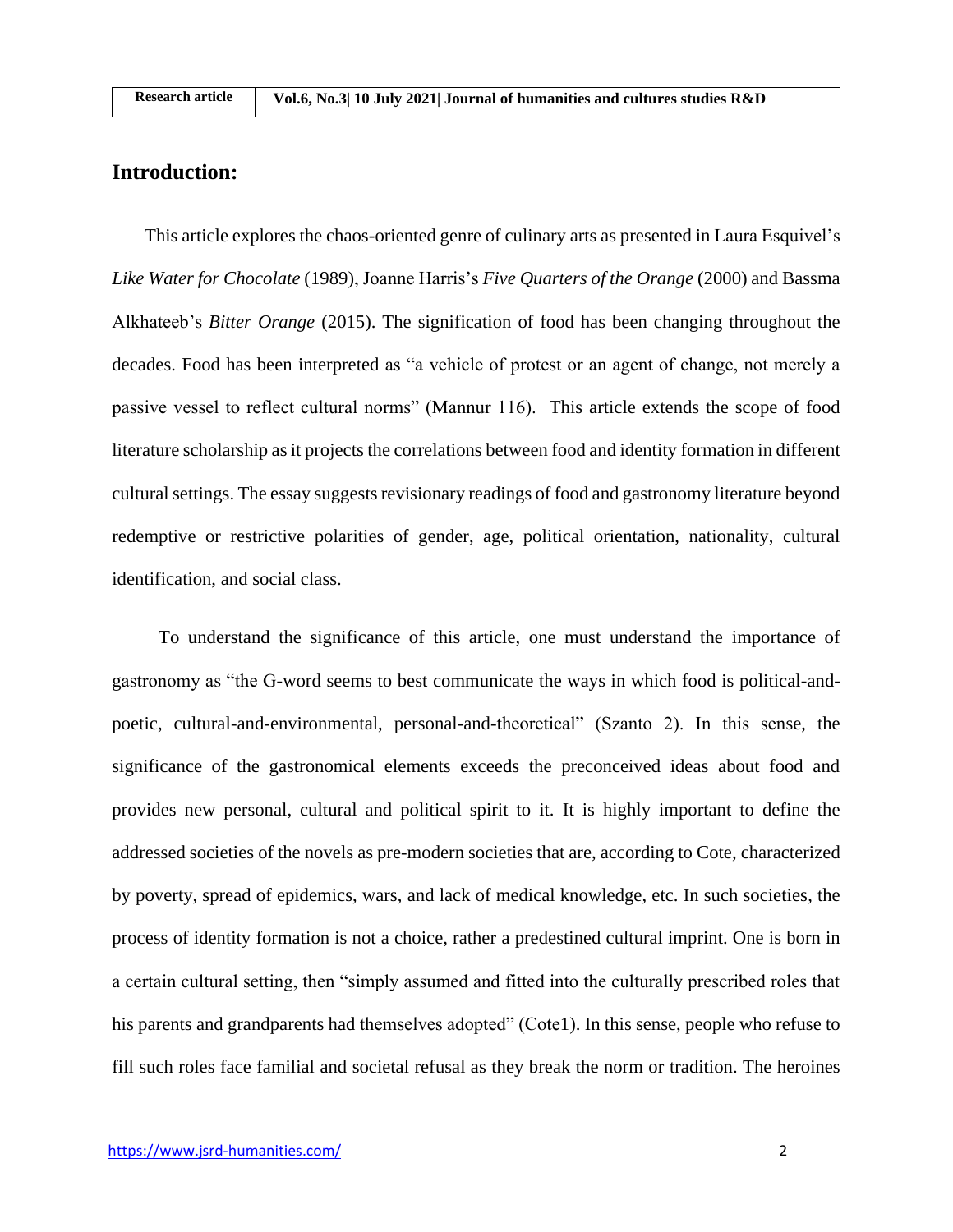of the addressed novels May, Tita, Framboise and Gertrudis are rebels against the predestined familial and societal structures. Thus, their identities do not follow the pattern of custom copying, so the process of identity formation in their cases "can be rather chaotic" (Cote 2). They represent the heralds of deconstructing familial/societal structures and imprint their surroundings with a similarly chaotic stamp.

 *Like Water for Chocolate* is set during the Mexican revolution of 1910 and depicts the story of Tita, a young woman in love with Pedro, who finds herself confined by the family's tradition that prohibits the marriage of the youngest daughter as she is required to serve her mother until she dies. Her major role as a caretaker is cooking for the family after the death of her Nancha, the original cook of the farm and her nanny. The events take place mostly inside the family's kitchen where Tita can find her true relief and affirmation of her own power through cooking.

 In *Bitter Orange*, May is a dyslexic girl who falls in love as a child with Doctor Taim, her aunt's fiancé. She narrates her story as she prepares the feast for Taim after waiting a lifetime to see him and confess her love. She finds her own voice when she leaves her mother's house and learns how to cook in her grandmother's kitchen. Both Tita and May suffer from troubled motherdaughter relationships. They are depicted as master chefs who try to win the hearts of their lovers through their well-crafted recipes and artistic dishes.

 In *Five Quarters of the Orange*, Harris presents a phenomenal narrative on the French kitchen through a structure that projects two concurrent timelines. The first-time frame presents the past adventure of a little girl called Framboise Dartigen who is the daughter of the best cook in the village, Mirabelle Dartigen. The other time frame registers Framboise's current struggle to reclaim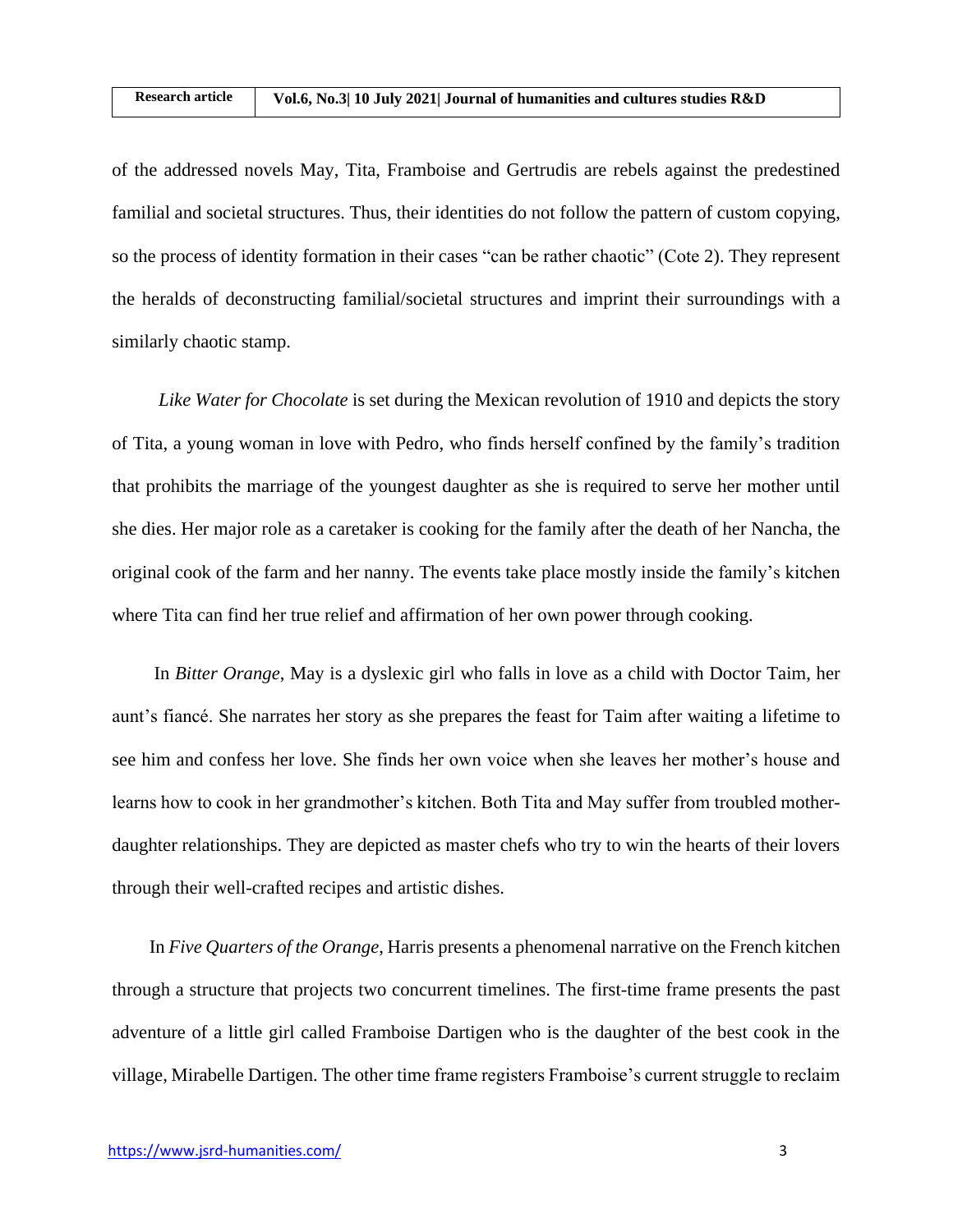her mother's kitchen without revealing her identity, or the culinary secrets of the Album that she inherited from her mother. Ultimately, the narratives archive, in a parallel manner in each of the addressed novels, two wars within varied spheres. The wars are between France and Germany during the German Occupation on one hand, and the war between Framboise and her mother inside the kitchen on the other; the civil war in Lebanon and the war between May and Aisha; and the Mexican revolution and the war between Mama Elena and Tita.

#### **Theoretical Background:**

 In his study to understand the anthropological connection between humans and food, Claude Levi Strauss connects between language and food in *The Culinary Triangle*. Strauss proposes that "if there is no society without a language, nor is there any which does not cook in some manner at least some of its food" (36). In this sense, the process of cooking gains a highly cultural significance as it transfers what is raw to a sophisticated cultural-specific production: "In any cuisine, nothing is simply cooked, but must be cooked in one fashion or another" (Strauss 37). The structuralist approach of Strauss addresses the binaries of "raw/cooked" and "nature/culture" on the basis of a cultural system that employs structural relations among its components. However, this hierarchy of power and the fixed binaries that revolve around space and food are readdressed by Laura Esquivel's *Like Water for Chocolate*, Joanne Harris's *Five Quarters of the Orange* and Bassma Alkhateeb's *Bitter Orange.*

 In an attempt to understand identity formation, one cannot "overlook the power and significance that memories have on the construction of identity" (Baker 11). In this regard, the addressed novels introduce nostalgic culinary narration. In *Five Quarters of the Orange*,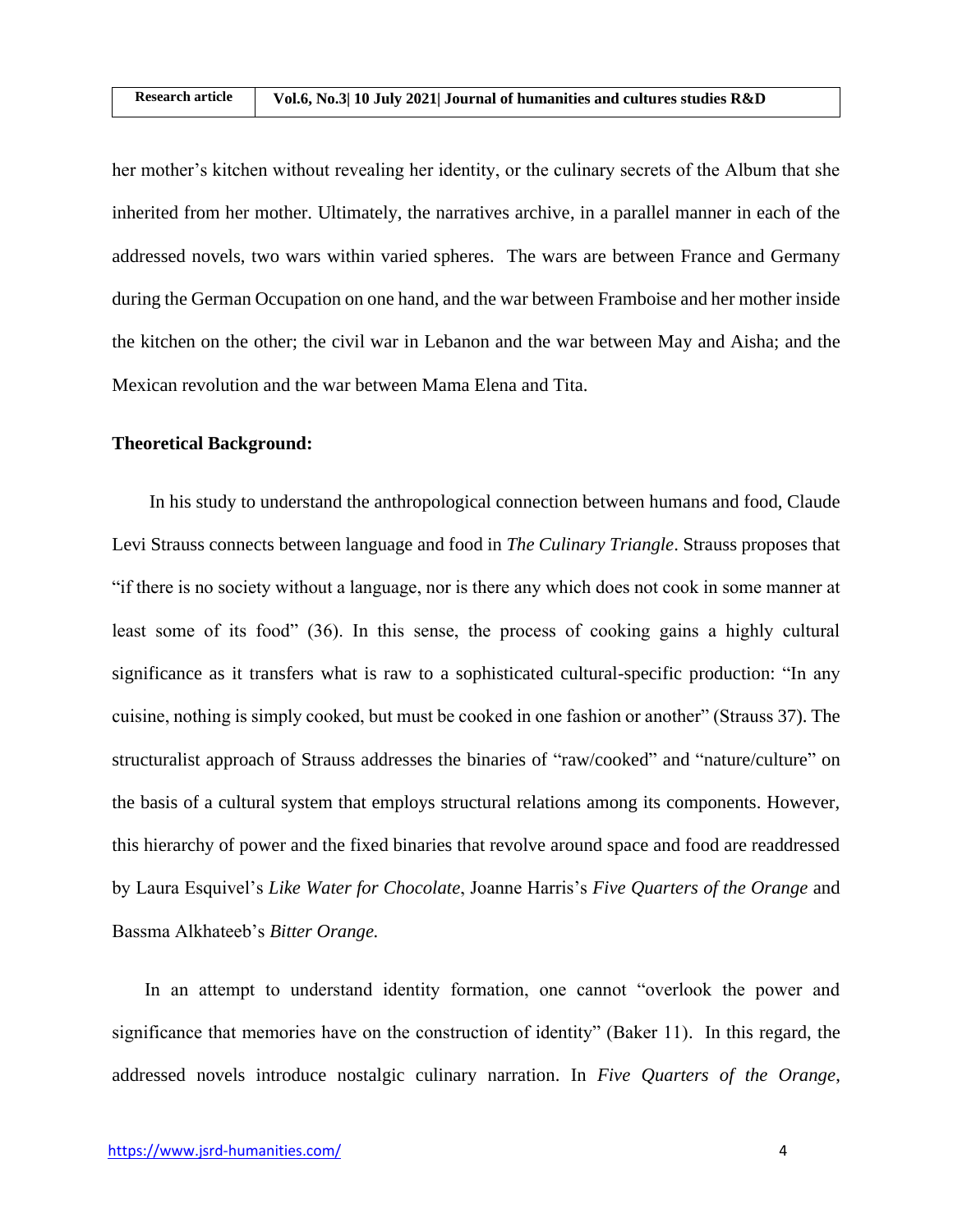Framboise returns to her mother's house to reclaim the culinary geography of her mother and keep her heritage safe. So, the narrative goes between two timelines of the happy and exciting past and the troubled present in an attempt to resolve the chaos. In *Bitter Orange*, May's narration of her life happens as she prepares the feast for the love of her life, Taim, in Beirut. The process of cooking the final feast is interrupted by the nostalgia of her past that has led her to the final meeting with Taim. Tita experiences the pleasure of aromas that "have the power to evoke the past" (3) in the kitchen. As such, culinary narratology provides a new aspect that affects identity formation of women in what Cote described as "pre-modern societies" (2). Food nostalgia has been identified as "the recollection of purposive evocation of another time and place through food" (Swislocki 219). The gastronomical nostalgia "is undeniable that our understandings of self are interrelated to these senses and that food experiences have great association with them" (Baker 22). So, memories about food and cooking are essential in understanding the chaotic identities of the heroines who break free from the prescribed roles of the pre-modern societies of Lebanon, France, and Mexico.

 While other researchers discussed the impact of culinary nostalgia on identity formation, the issue of violent gastronomy and its impact on the identity formation of women is still unexplored. Thus, this article addresses deciphering the connection between violent gastronomy and identity formation in a cross-cultural manner to understand the connection of societies where matriarchs rule.

#### **Discussion:**

#### **1. Castrating Emotions:**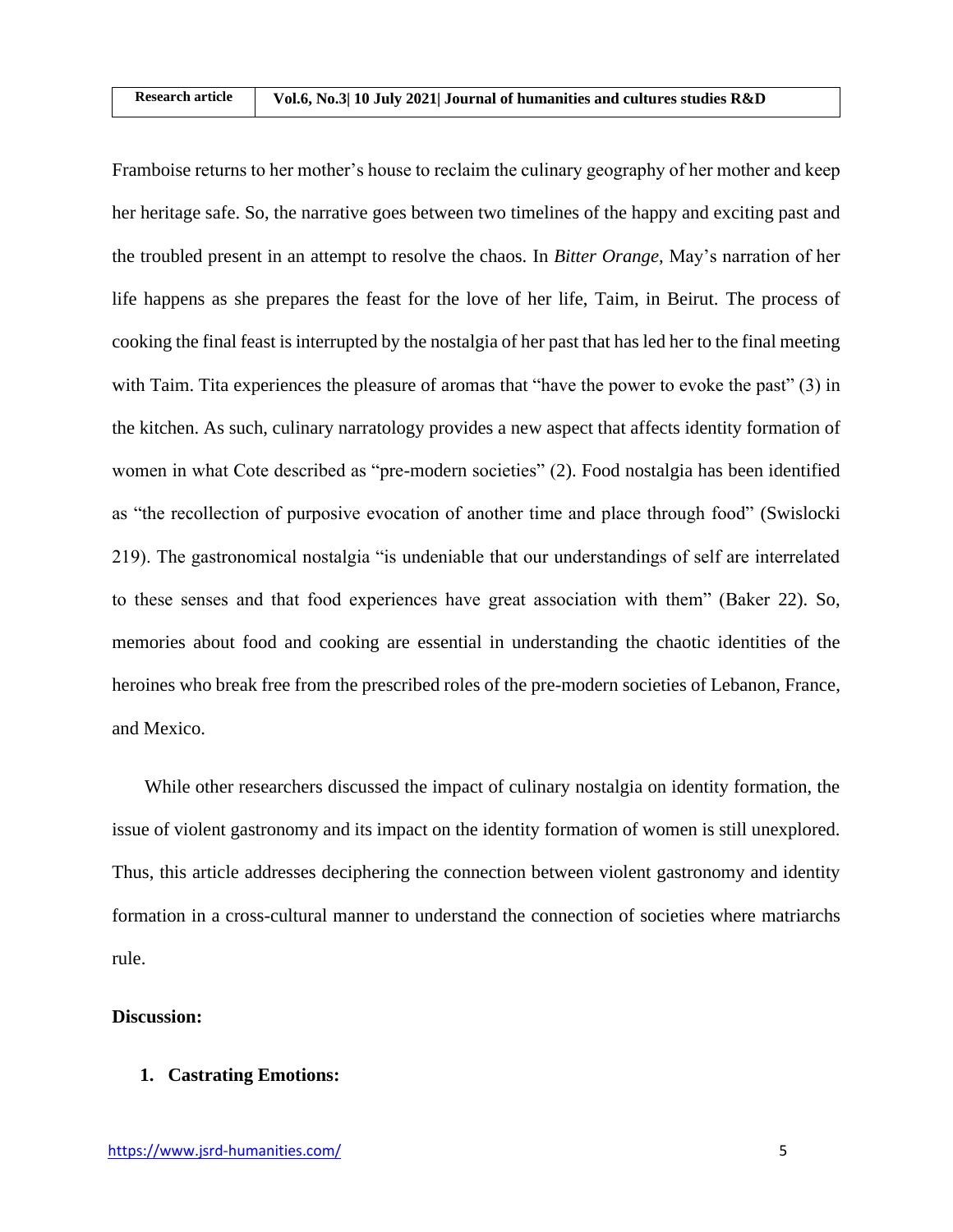$R = 1$ | Rese **Research article Vol.6, No.3| 10 July 2021| Journal of humanities and cultures studies R&D**

 *Like Water for Chocolate* is set during the Mexican revolution of 1910. The revolution, also referred to as the civil war, lasted for almost ten years and ended the 30- year dictatorship and the establishment of constitutional republic. Esquivel mirrors the revolution of the public sphere by presenting a culinary revolution in the private sphere which aims at dethroning Mama Elena. In this "familial" war, Tita employs chaos combined with her culinary skills to achieve liberty. The symbolic function of food in *Like Water for Chocolate* is interconnected with the maternal relationship between Tita and Mama Elena who is a merciless matriarch. The characteristics of the oppressor -matriarch caused the clash between Elena and her daughters, especially Tita who is the first victim of her mother's dictatorship. Tita, according to traditions, is doomed to a bondage-like commitment for her entire life since she has to take care of her mother until her death. Such absurd tradition of selfish control is fostered by Mama Elena who claims the "enslavement" of her daughter as her legitimate right as a matriarch. Mama Elena perceives in Tita's emotions and passion a great threat to her empire and initiates a psychological warfare to "subdue her youngest daughter" (Esquivel 5). To guarantee full obedience, Mama Elena refuses Pedro's marriage proposal for Tita and offers Tita's sister as the alternative bride-to-be. Mama Elena feels her youngest daughter's rebellious reaction against her orders when she announces that Rausora is going to be Pedro's bride, so she forces Tita to be responsible for the preparations of the wedding feast as a punishment.

 For Mama Elena, food and cooking are associated with dominance as she "uses food as a path to dominance, not as a form of nurturing or emotional connection" (Divya 6). To dominate, the matriarch resorts to violent gastronomy as a culinary mechanism of control over Tia's favorite activity. So, the menu for the wedding feast contains 20 dishes including castrated chickens along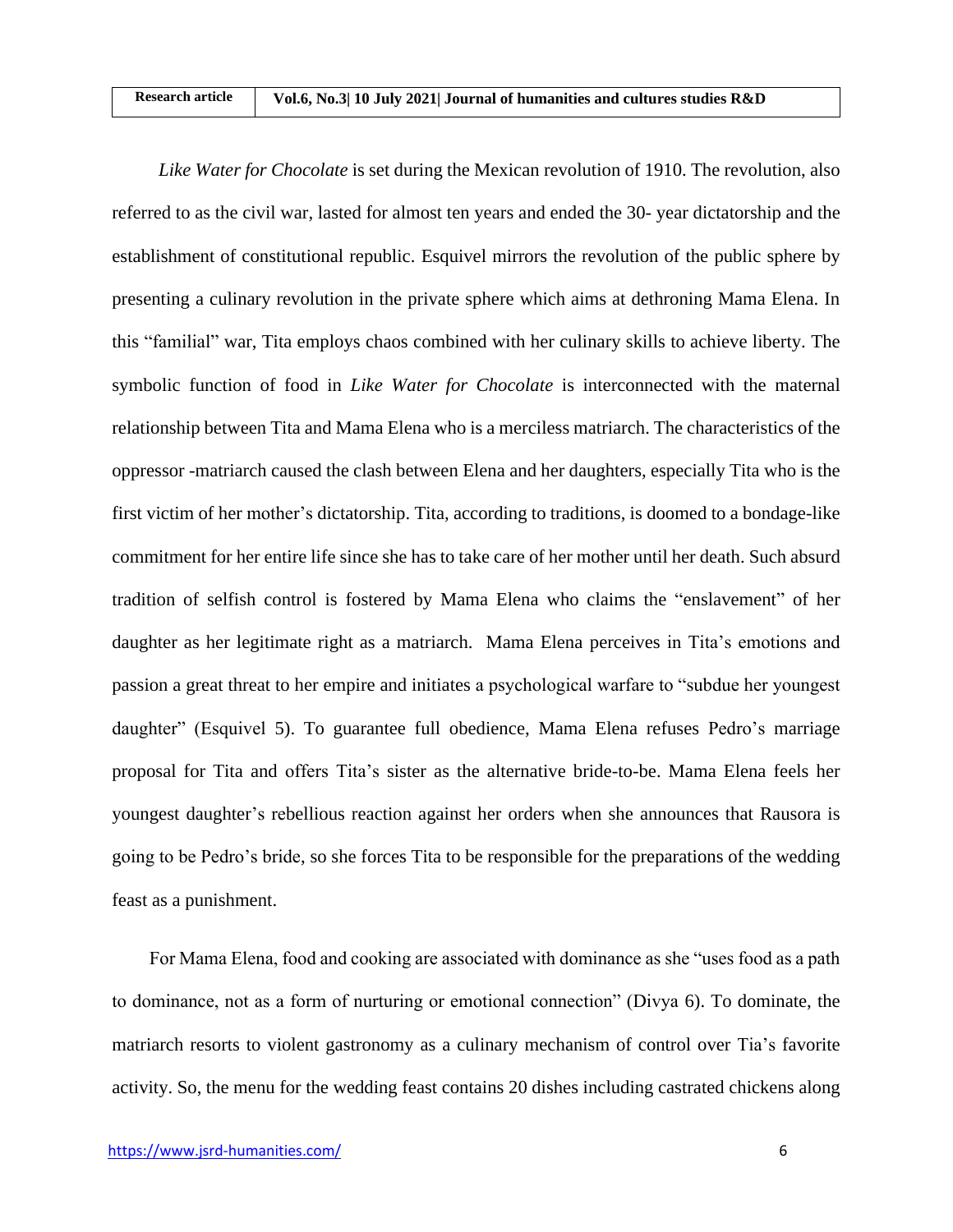with the huge cake for Pedro's wedding. Tita and Nancha are ordered to castrate 200 roosters and fatten them for the wedding feast. The following extract is essential to understand the violent gastronomical and psychological techniques of Mama Elena:

> Tita raised her eyes and looked at her. She felt like screaming, Yes, she was having problems, when they had chosen something to be neutered, they'd made a mistake, they should have chosen her. At least then there would be some justification for not allowing her to marry and giving Rosaura her place beside the man she loved. Mama Elena read the look on her face and flew into a rage, giving Tita a tremendous slap that left her rolling in the dirt by the rooster, which had died from the bungled operation. (Esquivel 9)

Tita is even subjected to verbal, physical and psychological violence by her mother in an attempt to subdue and harness her passionate existence. As a matriarch, Elena is threatened by Tita's liberal ideology that jeopardizes hierarchy, familial norms, and matriarchal power. The existing scholarship on *Like Water for Chocolate* presents Tita as the helpless victim. For instance, Puccinelli depicts "the kitchen itself as a region of exile" (7) for Tita and Nancha who are marginalized and kept in their respective kitchens as victims of the matriarch. However, one can read the scene of food poisoning in Rosaura and Pedro's wedding as projection of Tita's agency, which is beyond the victim's role. Such communal food poisoning could be defined as the first chaotic move against the authority of the matriarch.

 It becomes obvious that Elena deploys her own symbolically violent food mechanisms to impose her own identity that projects gender superiority and power, reenacts the role of the male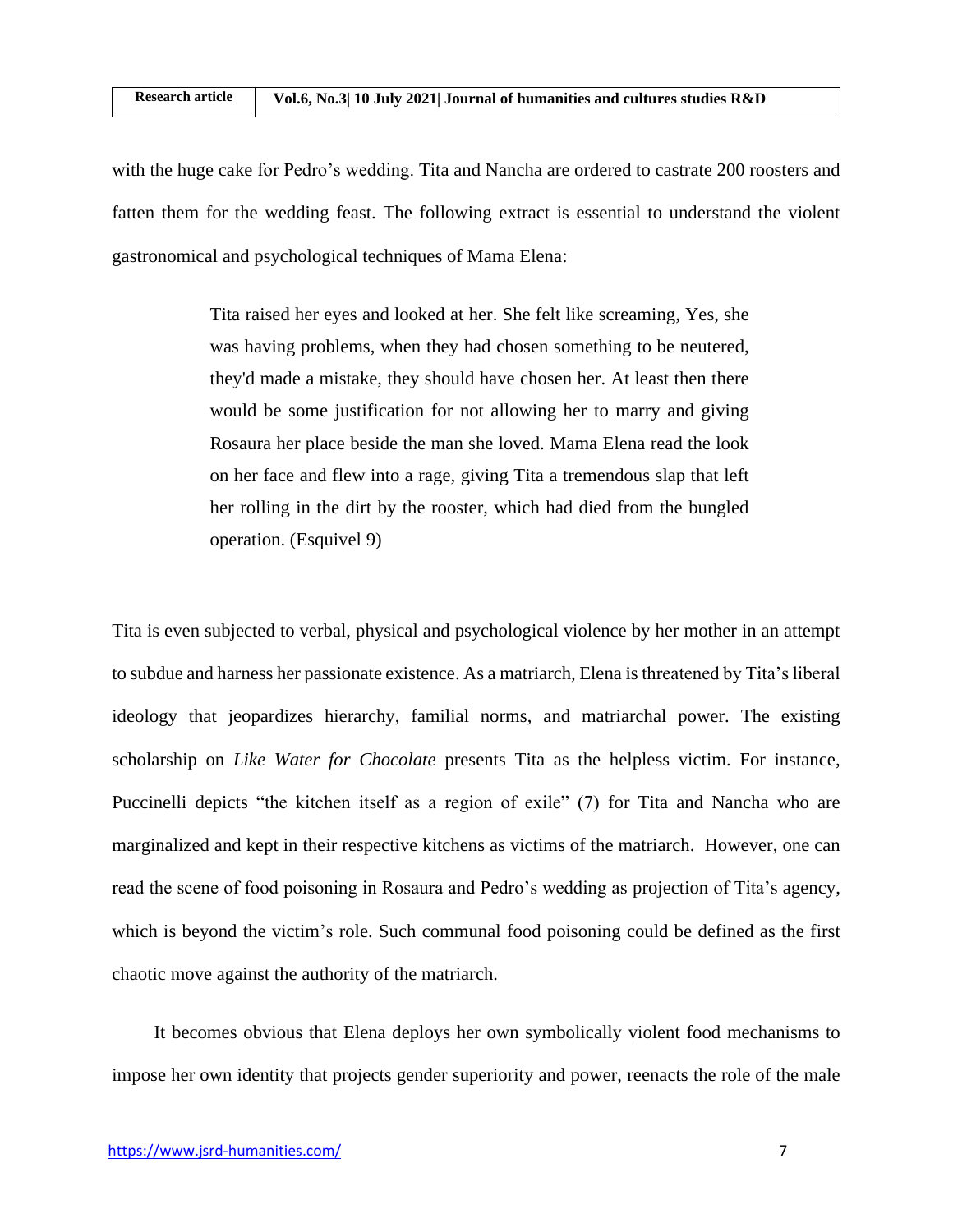suppressor who controls the public space, and exerts her power over everyone in the farm. However, Tita becomes able to challenge her mother's tyranny by mastering her violent food mechanisms of castration. Unlike May's reaction to violent food, Tita's coping mechanism is manifested through reenacting violence in what seems to be a battle to reassert domination over the space of the kitchen: "She realized that you can't be weak when it comes to killing….It occurred to her that she could use her mother's strength right now"(Esquivel 18). Tita's preparation of the wedding feast and the communal food poison stands as a representation of Tita's broken heart, whether intentional, according to Elena, or unintentional as a natural outcome of compulsory cooking during a psychological breakdown (a broken heart). The feast is a reaction of "food violence" against the inconsiderate community that celebrated the wedding of Pedro and Tita's sister. In this case, food poisoning stands as a violent reaction to Elena's violent gastronomy.

#### **2. Bloody Dishes:**

 The violent food mechanisms mentioned earlier in the article are connected to the chaotic imprint that is employed by the daughters to achieve their freedom. As mentioned earlier, Elena prohibits the union of the lovers Pedro and Tita and tries to separate them completely by initiating communication barriers. To overcome the obstacle of "NO communication" with Pedro, Tita uses her cooking skills to navigate through a sensory and non-lingual communication with her lover. When she becomes the cook of the ranch, Pedro gives her a bouquet of roses to congratulate her on her well-earned position. However, Mama Elena orders Tita to throw the roses away and asks Pedro to stop communicating with Tita and admiring her cooking. She does so to relieve his wife from jealousy that is heightened by Rosaura's inability to cook: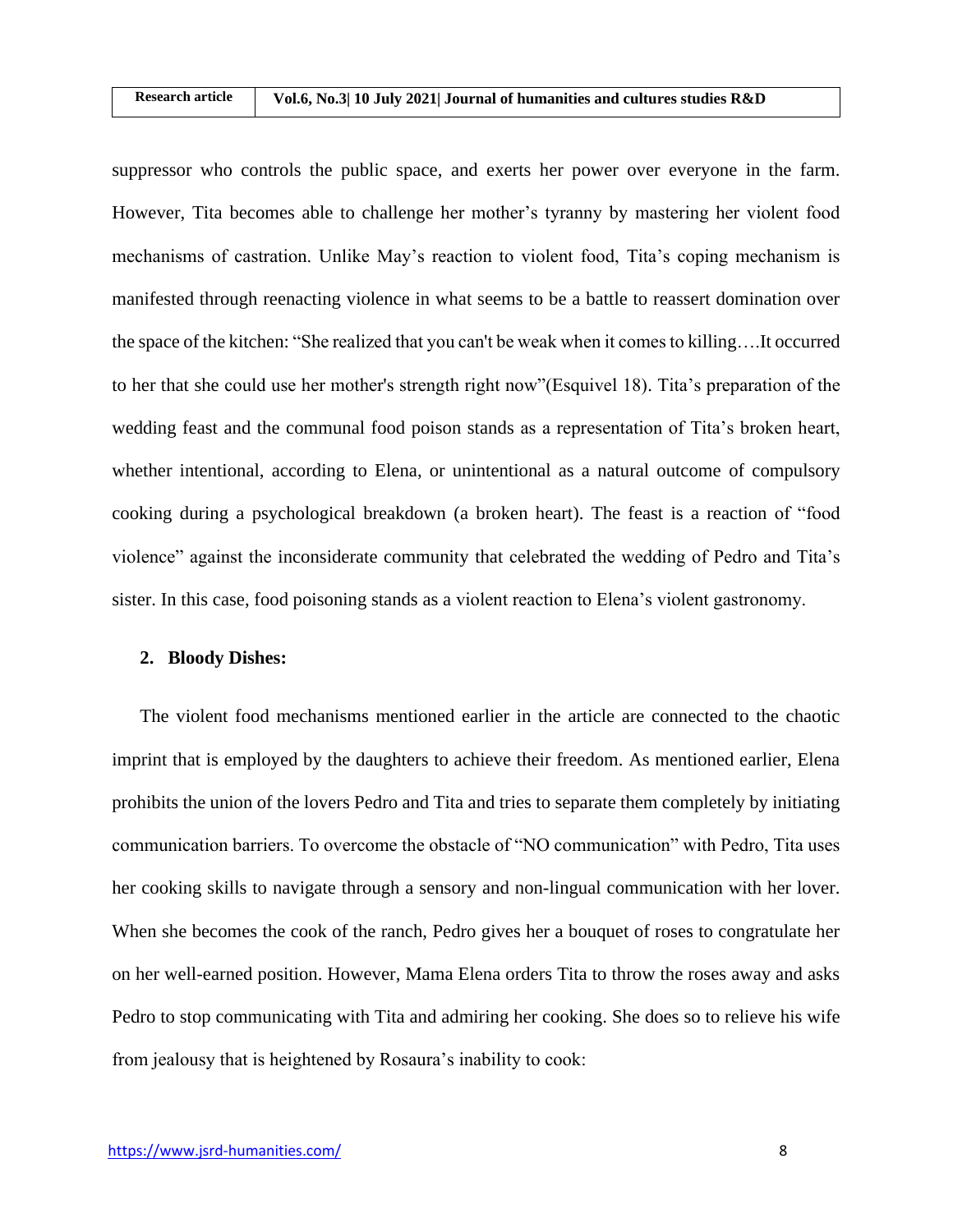Tita clasped the roses to her chest so tightly that when she got to the kitchen, the roses, which had been mostly pink, had turned quite red from the blood that was flowing from Tita's hands and breasts. She had to think fast what to do with them. They were beautiful. She couldn't just throw them in the trash; in the first place, she'd never been given flowers before, and second, they were from Pedro. All at once she seemed to hear Nancha's voice dictating a recipe, a prehispanic recipe involving rose petals. Tita had nearly forgotten it. (Esquivel 18)

Tita decides to use the dear flowers to create a unique dish for the flaming feeling she has when Perdo presents her the flowers. "Quail in Rose Petal Sauce," in this sense, stands as a culinary and textual metaphor that is liberated from fixation. The dish represents Esquivel's attempt to break fixed structures and present new chaotic varieties. So, Tita remodels the recipe and uses quail since it is available, in addition to the bloody flowers that have been used for the sauce. Tita "decided to revise the recipe slightly, just so she could use the flowers" (Esquivel 18). Such revision in the traditional recipe represents Tita's will to revise and readdress the old traditions starting from the kitchen, which is also liberated from the imprint of restriction. When Pedro tastes the food, "he couldn't help closing his eyes in voluptuous delight and exclaiming: 'It is a dish for the gods!'" (Esquivel 20). In this context, the importance of food in enhancing communication and shaping identities has been addressed before by many scholars. For instance, Komori examines the semiotics of food in the construction of identity and addresses the daughter's identities in light of "Quail in Rose Petal Sauce." Komori demonstrates that

It is Tita who penetrates Pedro's body in an inversion of the usual gender roles in sex. In assuming the male role of penetration, Tita foreshadows Gertrudis' role as an army general, a "typically" aggressive, masculine

 $R = 1$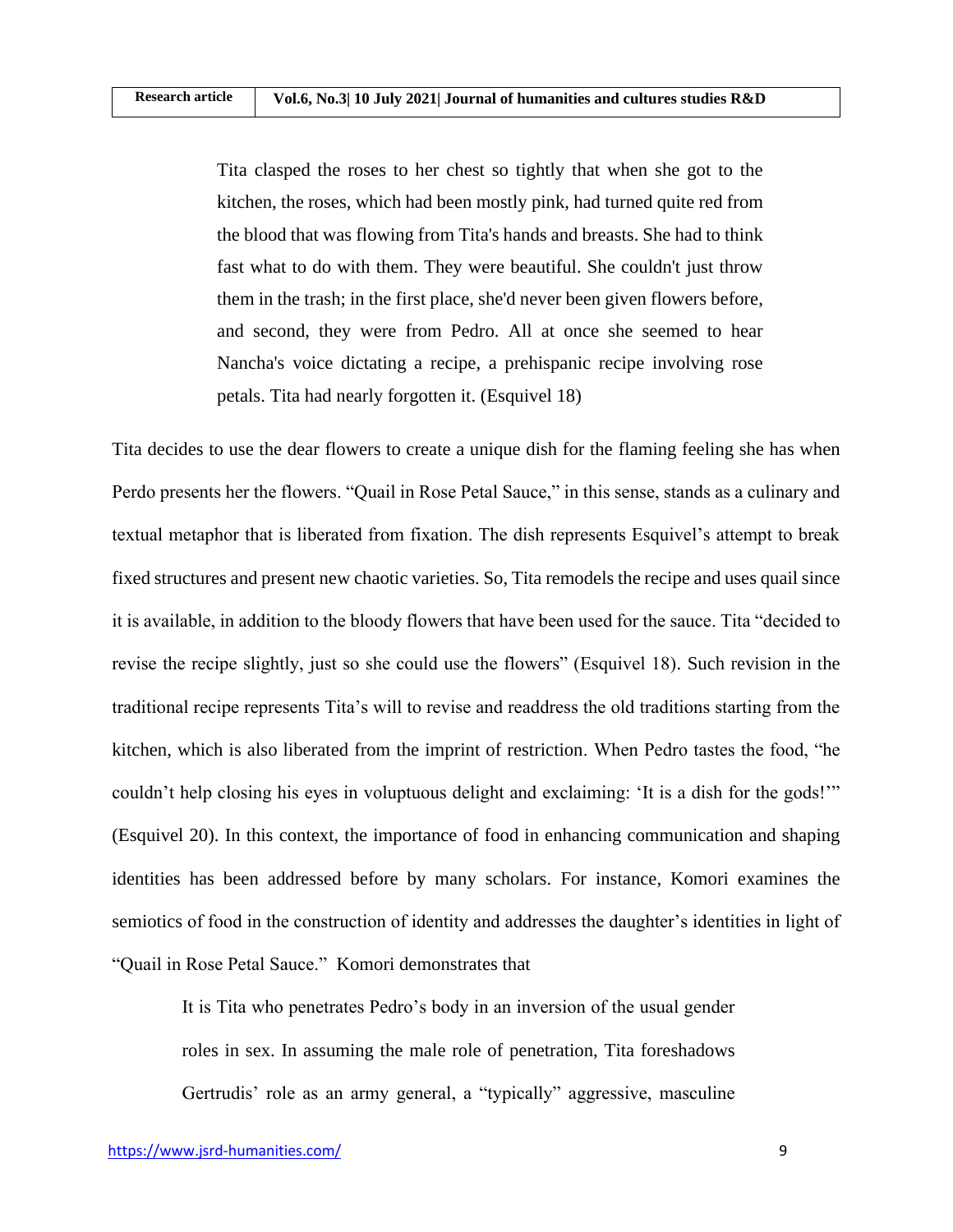role. However, as this comes without a permanent rejection of her mother's authority as Gertrudis' role does, Tita cannot yet construct a solid identity. Nevertheless, it is a beginning. (64)

So, Tita presents a vivid image of Mama Elena who seems to be a brutal killer: "Unquestionably, when it came to dividing, dismantling, dismembering, desolating, detaching, dispossessing, destroying, or dominating, Mama Elena was a pro" (Esquivel 43). Mama Elena's violence replaces any supposed motherly tenderness. Thus, there is gastronomical imprint on identity formation as Tita reenacts her mother's violence in the preparation process: "you have to be strong or it just causes more sorrow" (18). Tita creates a dish to honor her love to Pedro by using roses as cooking ingredients instead of throwing them as her mother has ordered. The reactions of the sisters after eating the Quail is a reflection of Tita's own psychological chaos as it is poured into the dishes that she designs. In this sense, Tita's violent gastronomy is extended to achieve psychological chaos that is projected differently for each character. However, the process of cooking, presenting and eating "Quail in Rose Petal Sauce" does not help Tita to claim autonomy and liberation. Unlike Tita, Gertrudis's reaction after eating the Quail liberates her from sexual and psychological fears as she breaks away from the fixation of her mother's tyranny. Gertrudis "breaks away violently from the old, repressive regime to pursue her autonomy and develop a new identity" (Komori 63). And while Gertrudis achieves total autonomy and sexual liberty as she breaks the maternal prison, Rosaura never achieves an autonomous identity and remains a replica of her mother as she expresses her wish of repeating the vicious circle of the unjust matriarchal tradition.

### **3. Revenge is a Dish Better Served "bitter":**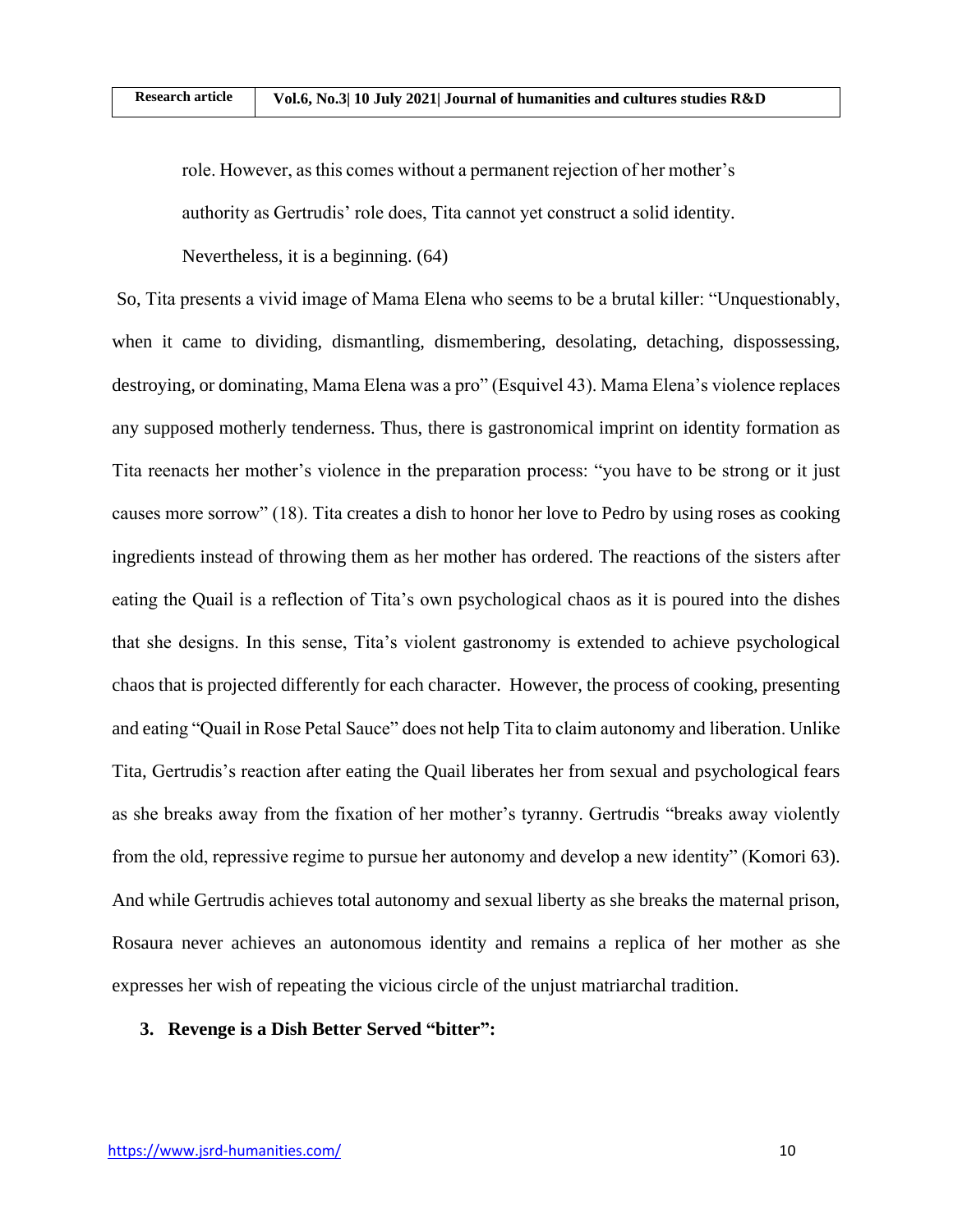As previously explained, Elena employs violence to control her daughter's life. So, Tita employs chaotic culinary and spatial mechanisms to fight back and win her freedom. To reclaim her right as the woman of the kitchen, Tita returns to the farm when Mama Elena is attacked and injured. Unlike Framboise's memory renewal comeback to Les Laveuses and May's invasions of the communal kitchens, Tita's invasion is conceived by Mama Elena as coldblooded revenge served through bitter food as Elena apprehends reversal of violent gastronomy. To save her life, Elena claims that Tita is poisoning her food. Eventually, Elena denies Tita her position as the cook and replaces her with several cooks who could not tolerate the dictator for long. As such, the food security of the matriarch is threatened by Tita's culinary mechanisms which remind her of Rosaura's wedding food poison. For Elena, Tita's food is never an aphrodisiac, as the case for Gertrudis, but a threat to her power, space, and life.

 For Mama Elena, Tita is an anarchist who is ready to use violence in order to end matriarchal oppression. So, she accuses Tita of poisoning her food as she was afraid that Tita would use violence against her. Eventually, Tita feels like a fool for having returned to the ranch to care for her mother. It would have been better to stay at John's house without ever giving a thought to the fate that might befall Mama Elena" (Esquivel 60). Though Tita knows that she would only be relieved by the death of her mother; her reaction towards her weak mother is not as violent as Elena claims. Instead, she projects culinary indifference as a response to the maternal accusations. Mama Elena's violent language of dictatorship does not include irrelevant indifference that Tita projects when dealing with her weak and paralyzed mother who has been violent with Tita. Elena, with the psyche of a cruel matriarch, expects a violent revenge as the counterargument to her own violence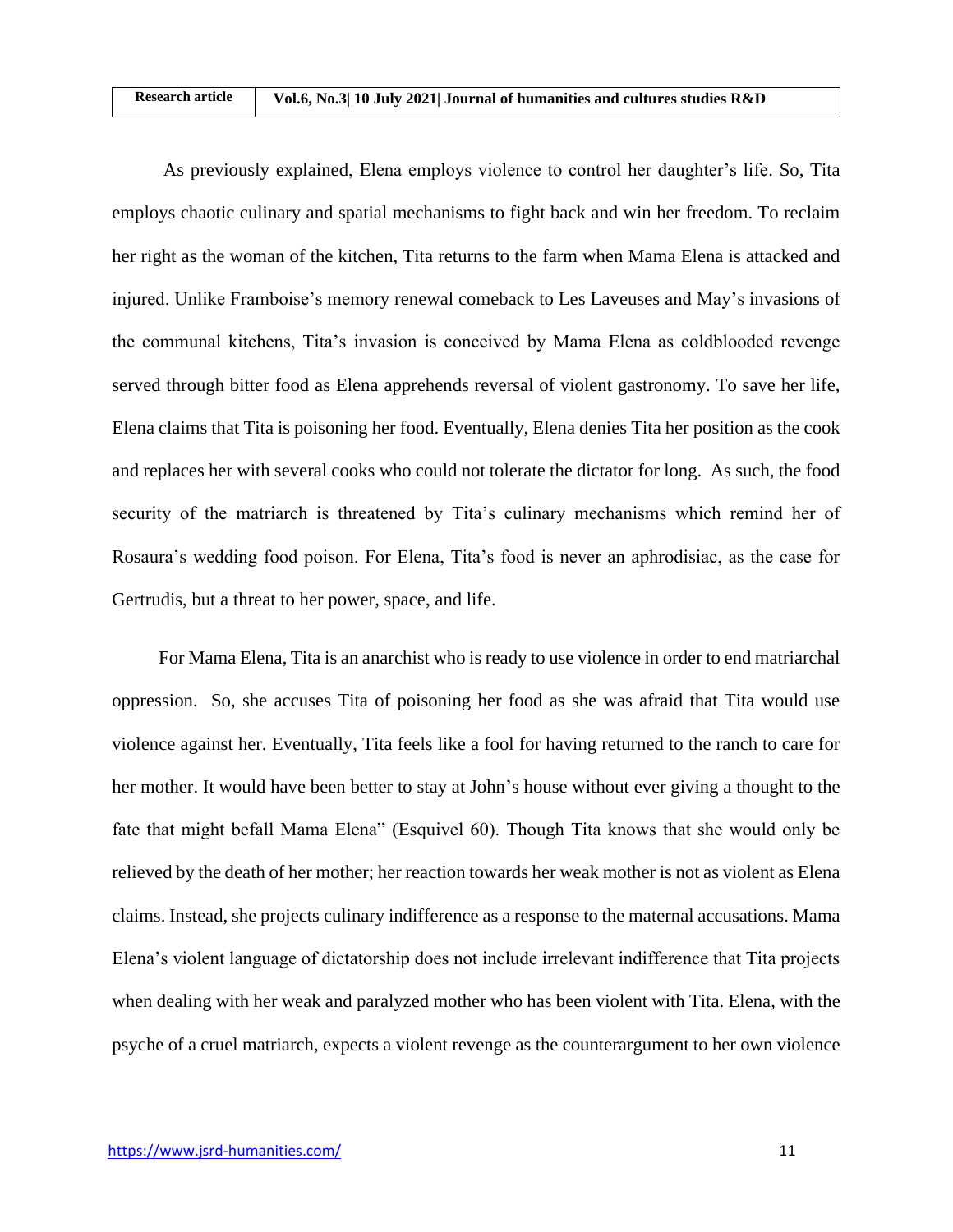against Tita. However, Tita shocks her mother by adding more indirect chaos as she utilizes culinary indifference instead of violence as a response to matriarchal violence.

#### **4. Violence and Food Security:**

 *Five Quarters of the Orange* (2001) by the English author Joanne Harris presents a different representation of chaotic and culinary implications to gain freedom from the matriarch. The novel is narrated through Framboise's view as a child and as a widow according to the alternating timelines. The first timeline is set in a German-occupied French village during World War II, and the second is set in present-day France as the widow Simon goes through a different war in her mother's old farm.

 Violent gastronomy has a different motivation in *Five Quarters of the Orange* as Mirabelle's violent gastronomic mechanisms have an economic implication in addition to behavior modification through violence. Just like Mama Elena, the widow Mirabelle is under the pressure of running the farm and raising the children alone during war. When the August rain spoils much of the fruit harvest, which jeopardizes the family's food security, Mirabelle makes her children collect the remaining blacked fruits that were filled with wasps to make jam and liqueur for winter. Mirabelle operates as a bad boss of agro-food industries as she gives gloves to her children to collect the fruits and face the painful stings of wasps while she only monitors the process. Mirabelle has a feeling of being a victim of life, war, widowhood and motherhood. She acts as if her children are responsible for her misery, which is not utterly wrong, so they should pay their dues. In a world ruled by matriarchy, culinarity gains a violent trait. The mother assigns dangerous chores for her children who were both scared of wasps and terrified of their mother's anger. Their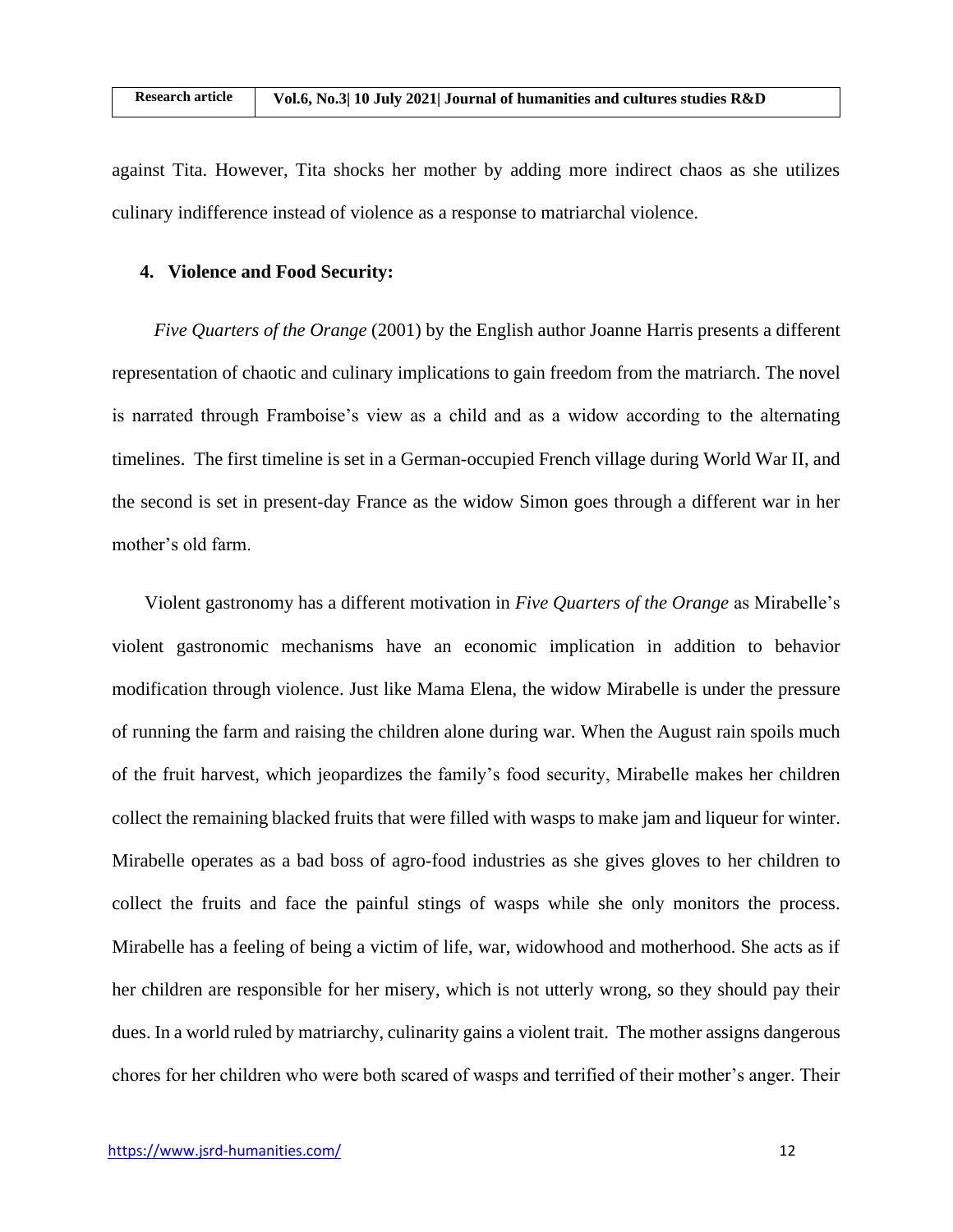behavior is controlled by fear. When Reinette is not able to cope and starts nagging, she is dragged inside and "Reinette began to scream more loudly, each scream punctuated by a sound like the crack of a small air rifle" (Harris 87). The violent method of Mirabelle is not only a behavioral modification of her daughter, but also an economic impact since the family is faced with the danger of food insecurity for the winter. So, Reinette, with her beauty and tenderness, acts as a princess in a manner that defies the matriarch's orders which endanger the food security of the family and adds more pressure on the mother.

#### **5. Food-Wagon Wars:**

 There is a circle of violence in *Five Quarters of the Orange* that starts with the violent and enforced eviction of Framboise away from her mother's kitchen (a fixed geographical location that produces national gastronomy). Such violence ends with Framboise's battle to regain the status of her Ceperie (which is located in her mother's renovated kitchen) after the invasion of the food wagon (a mobile kitchen that produces exotic gastronomy). Framboise returns to her mother's farm as she realizes that "the way out of chaos is to return to the place where one began" (Rossiter 80). She returns in an attempt to find peace and resolve all the chaos of her childhood. Framboise goes back to rebuild her familial space in silence since the community forced her family to flee as they called her mother "Nazi whore" (Harris 160). So, the effacement of her real identity is not a sign of shame, like in May's case, but a sign of fear. Her gastronomical existence in Les Laveuses is characterized by nostalgia and fear. The memories of her past in the farm which are guided by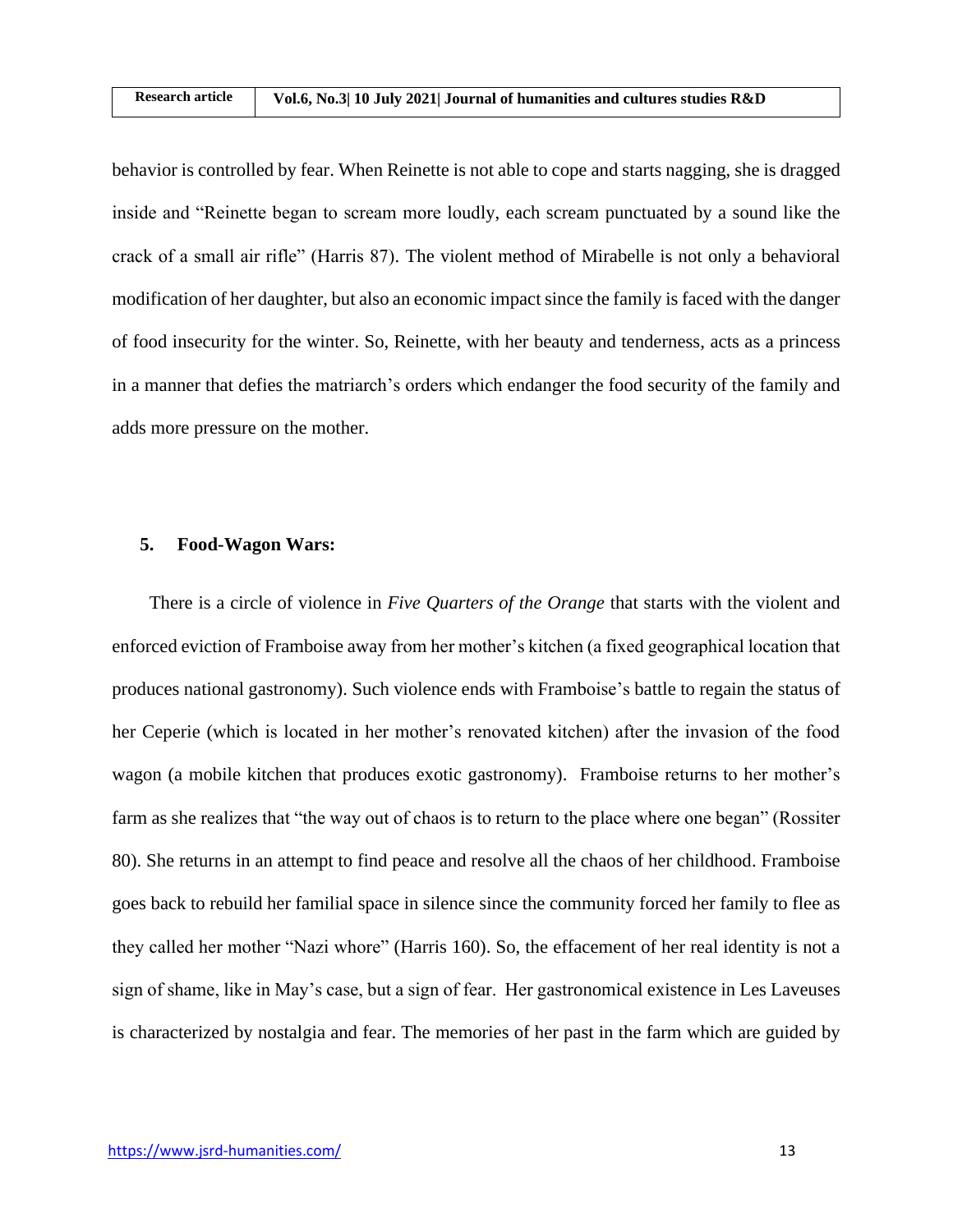her inheritance of the Album, where her mother has kept her recipes and insights, have the major impact on her food as they represent the basis of her culinary knowledge.

 However, the state of constant fear of her community, particularly her nephew who wants to reclaim his right of the album and its recipes, plays a non- negligible role in her culinary practices and leads us to question the nature of her dishes. Her nephew and his wife, a modern celebrity Chef, aim at claiming the recipes of the Album as their own to build an empire of restaurants by using the old, traditional culinary techniques of Mirabelle as they claim that they want to "keep the Dartigen name alive" (Harris 65). In order to get the recipes, Laure resorts to emotional abuse, psychological pressure, threats, economic pressure, and even violence. Laure sends her brother incognito to Les Laveuses with a food wagon. The modern chef aims at threatening the rootedness of the traditional cuisine represented by Framboise's creperie by introducing the exotic mobility of modernism represented by the grease wagon as described by Framboise. The addressed novels present the kitchens of the matriarchs as fixed locations that represent fixed power structures.

 In *Five Quarters of the Orange*, Harris presents the idea of kitchen mobility which is manifested through the food wagon. Boise moves to her mother's farm and creates a Creperie which is a replica of her mother's kitchen that utilizes the same recipes in the same geographical location. The culinary mechanisms used by Boise to preserve the family secret and heritage can be seen as a method of reconciliation with the mother. Unlike the icons of rebellion against familial structures, Tita and May, Framboise aims at reconstructing the historical structures of the Dartigen family in the same abandoned geographical location, Les Laveusesat the bank of the Loire. Framboise's familial solidity is maintained through buying the farm from her brother Cassis to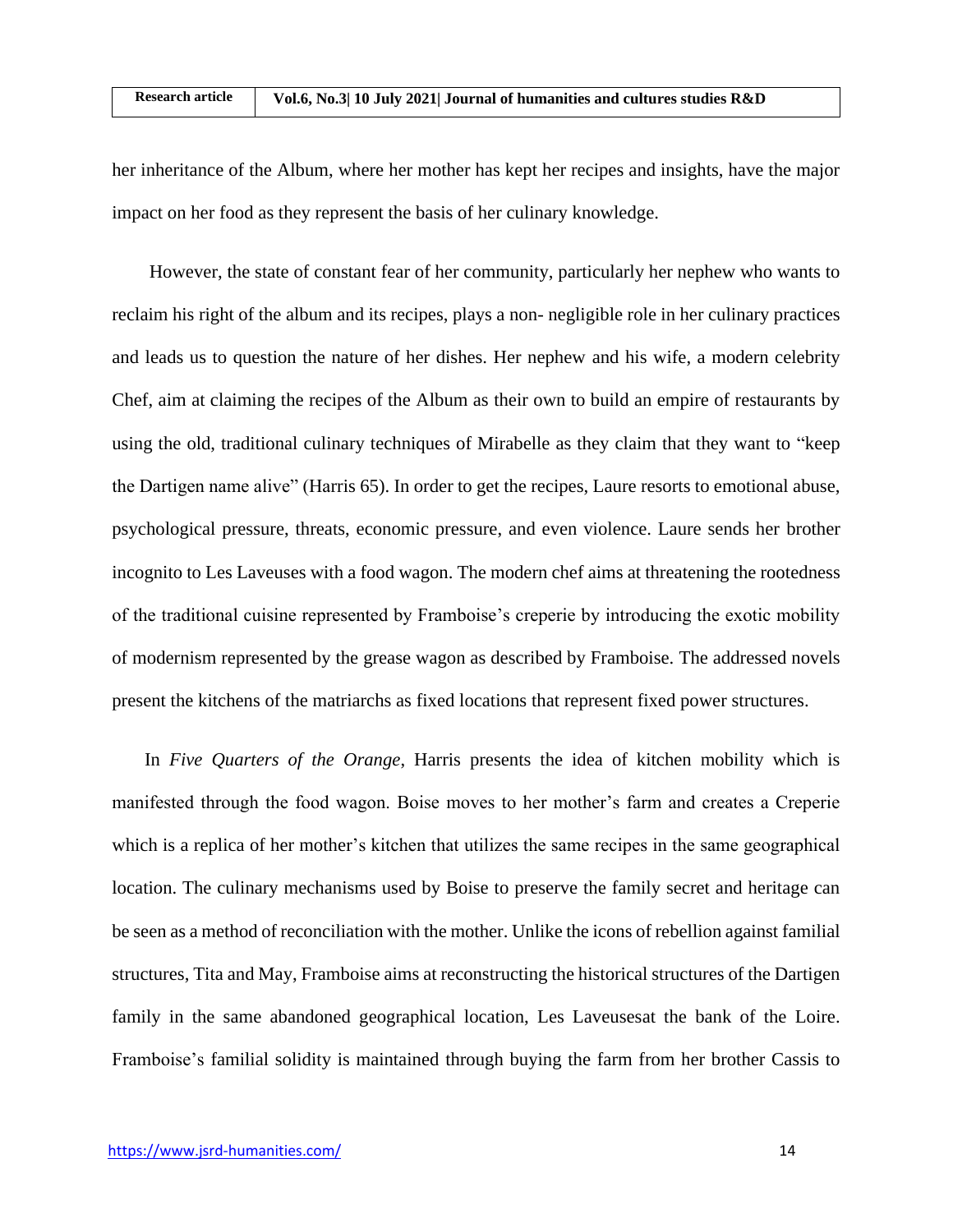"keep the place in the family" (Harris 2). There is a different cross spatial war between Boise and Laure (her nephew's wife).

 It is important to highlight that the war between Framboise and her mother is a spatial one in which food is used by Framboise the child to control the mother and gain freedom. Then it becomes a method to preserve the memory of Mirabelle when Boise becomes old. In this case, food is defined in terms of mutability as it provides different meanings in different timeframes for the same people. The relationship between Boise and her mother evolves throughout the narrative and moves from the stage of hostility through food to the stage of sustaining her memory through preservation of culinary secrets.

 The violent imprint of Mirabell's food is belated which adds to the impact since she has to carry this burden for a long time before making peace with her past. Boise faces physical violence in an attempt to protect her familial legacy and traditions, namely the recipes of her mother in the album. Boise's reaction can be read as a familial and cultural pride. She attempts to protect the familial identity of her food which will be reflected in protecting its cultural identity since her mother's food and recipes are part of French cooking culture. Framboise emphasizes that "the day Crêpe Framboise has to compete with a grease merchant in a trailer is the day I pack up my pots and pans for good" (Harris 71). Boise plays a role in the circle of violence which does not really define her as helpless victim, but as a warrior who forms and protects familial and culinary heritage from foreign invaders.

#### 6. **Olfactory Maternal Assassination:**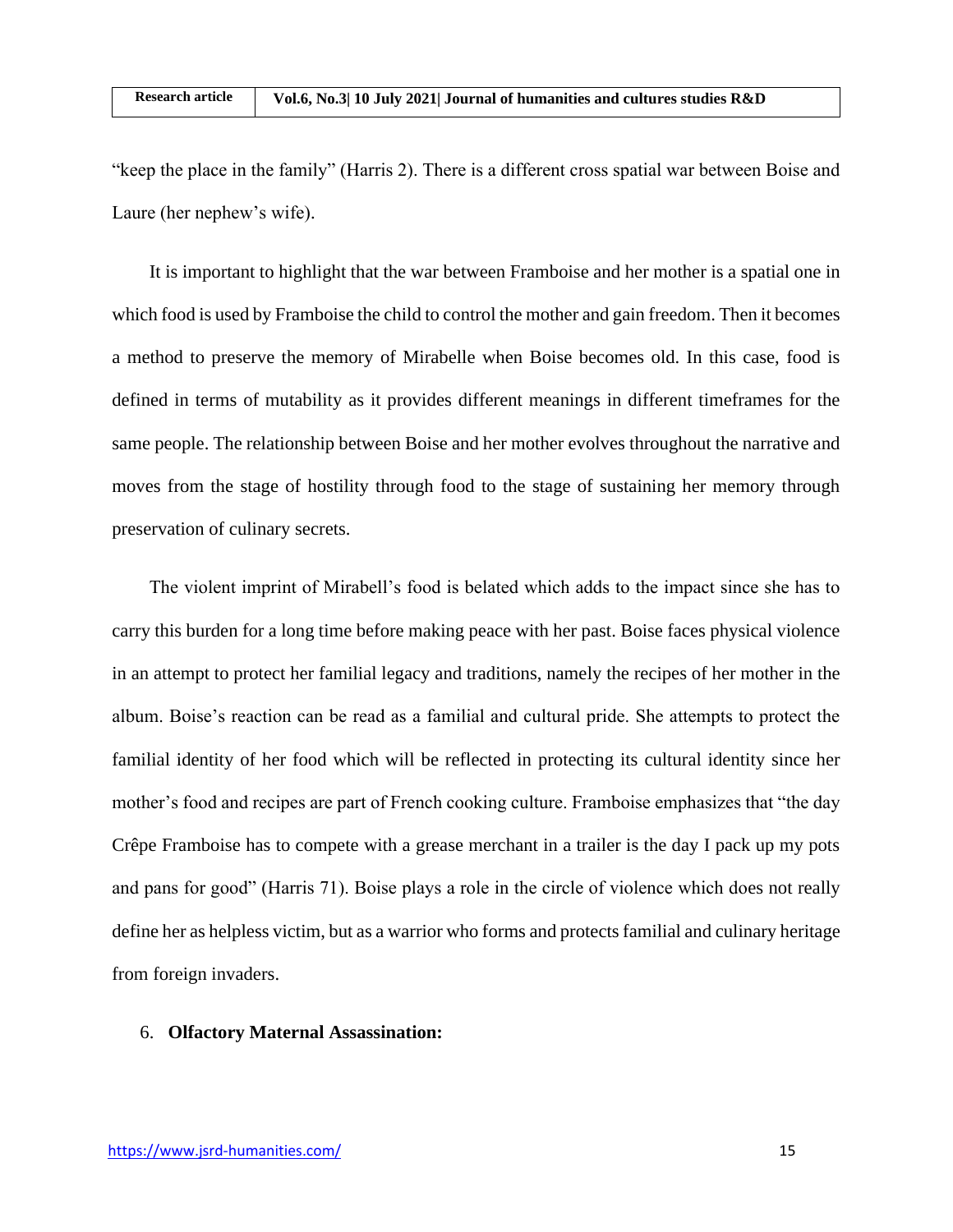There is role reversal of violent gastronomy in *Five Quarters of the Orange*, as the daughter is responsible for violent food mechanisms that target her mother who falls as a victim of the evil and exotic olfactory orange attacks initiated by her daughter. Framboise applies a devilish scheme to induce severe headaches for her mother (who hates the smell of oranges) through using peels of oranges that diffuse more aromas: "I closed the kitchen door for maximum effect; and the scent of orange invaded the room once again" (Harris 54). The peels are placed in the kitchen and the bed of her mother to ensure that the headache would last longer. Like Tita and May, Framboise uses food for her spatial invasion. Since she wants to liberate herself, invading and conquering the space of the mother is the key to such liberty. Tita invades her mother's kitchen and May invades the communal kitchens. However, Framboise's spatial invasion targets the mother's farm, house, kitchen and profession as she attempts to recreate a life that mirrors her mother's life in Les Laveses. To invade the kitchens, the protagonists use food and gastronomy. The relationship between Framboise and Mirabelle in *Five Quarters of the Orange* is a culinary/maternal relationship in progress. Conceived through cooking and narration practices, the maternal relationship evolves and becomes open to reconciliation. Mirabelle is described as a distorted figure who can only dramatize her love to her children through heart-warming dishes, but never through verbal articulation. Framboise has a long and indirect war against the authority of her widowed mother. As a child, Boise discovers her mother's weakness and manipulates her way to freedom by metaphorically "killing" her mother through oranges as she navigates her olfactory war towards freedom. However, Framboise, the child, recognizes her mother who is not able to provide emotional support as her enemy. She cannot perceive the real enemy represented by Tomas the German soldier who employs Boise and her siblings as spies. They give him information about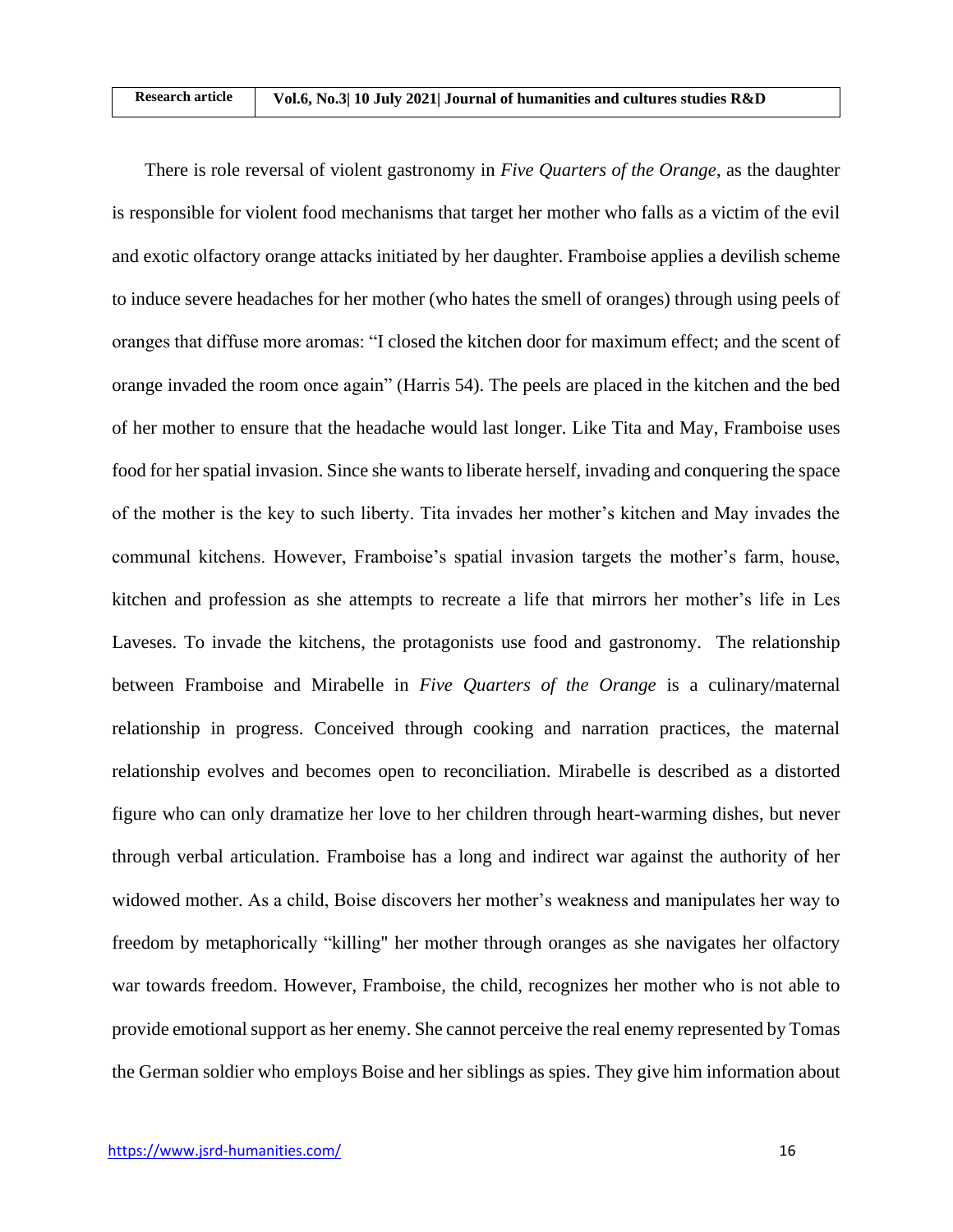people in Les Laveuse. In return he gives them chocolate, magazines and oranges, but most importantly his time and attention. The war in the first part of the novel is between Boise the child and her devilish mother in the kitchen of the mother. However, in the second part of the novel, Boise fights a battle to keep the heritage; Framboise inherits the book after her mother's death and starts a journey towards deciphering the cookbook that would lead to self-discovery of her mother. Critic Ursache rereads the relation between women and food in *Like Water for Chocolate* and claims that there is reconciliation between women and cooking. This reconciliation would present the woman in the kitchen as a goddess. The space of the kitchen becomes an altar because cooking is the new religion. However, the reconciliation *in Five Quarters of the Orange* is extended to reach the damaged mother-daughter relationship as well.

#### **7. Hunting Birds and Cutting Wings:**

 *Bitter Orange* (2015) by the Lebanese author Bassma al-Khateeb reflects the period of the civil war in Lebanon as there is a smaller culinary war between May and Aisha in the bigger frame of the Lebanese civil war (1975–90) known as the civil conflict as well. The national and domestic wars in Lebanon are reflected in al-Khateeb's novel as she presents the holistic image of war in the public sphere in addition to the main fighting parties, May and her mother Aisha in the private spheres. The domestic war stems from Aisha's refusal and lack of motherly affection towards her daughter. Al- Khateeb presents the difficult nature of war and its ramifications; especially on the culinary front. In light of war, survival stands as the main element connected to culinaruty as "the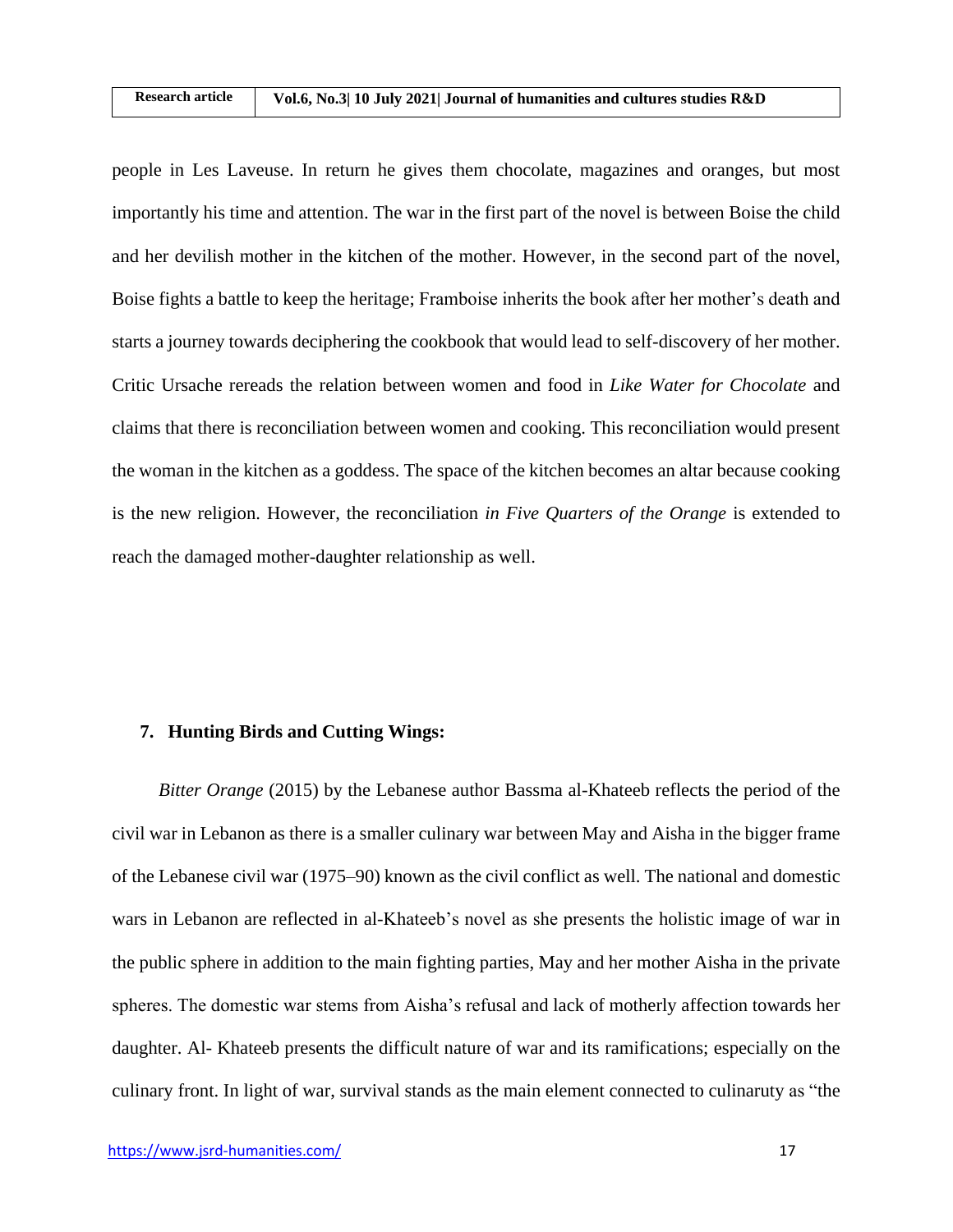priorities were about surviving" (Kitous 1). So, survival is the key motivation for May's father as he pursues his violent hunting career to provide for his family during the difficult circumstances of the civil war. May's father and her grandmother use violent methods to ensure food security for their families during war. In this sense, culinary mechanisms, such as violent gastronomy, are a reflection of reality and a response to chaotic characteristics of war.

 May's diplomatic gastronomic mechanisms can be viewed as a reaction to her father's violent food. She has always been addressed as (bnt alsahbe: the daughter of lottery man) because she looks like him. Her father, a hunter and lottery man, kills birds as a trophy for lottery winners: "My father arrived, preceded by the smell of blood as he hunted the birds with their shaky feathers" (al- Khateeb 19). The café (her father's market) is a haunted place for May who tries to discover the public sphere as she hoped it would be more interesting than the matriarchal private sphere where she is faced with hate, marginalization and sarcasm. The private sphere, ruled by all the matriarchs, who are depicted as eternal creatures compared to the fragile men who die early. While women rule the culinary world of the private sphere with an iron fist and spread fear, there is also "a fear of getting in the café since it is men's world and that they would kick out the intruders" (Al- Khateeb 103). However, the café visitors have a different opinion as they highly appreciate eating the birds. So, they are all engaged in this lottery activity to win a meal of tiny birds. The violent process of killing the birds twice (once by hunting shotguns, then by slaughtering) is not acceptable for May as she "never appreciated it" (al- Khateeb 19).

 The whole process of hunting, gambling, winning and eating the birds is described as maledominated and gendered. However, such activities are not described with envy, rather with disgust as al-Khateeb indirectly addresses the traits of toxic masculinity in the Lebanese culture to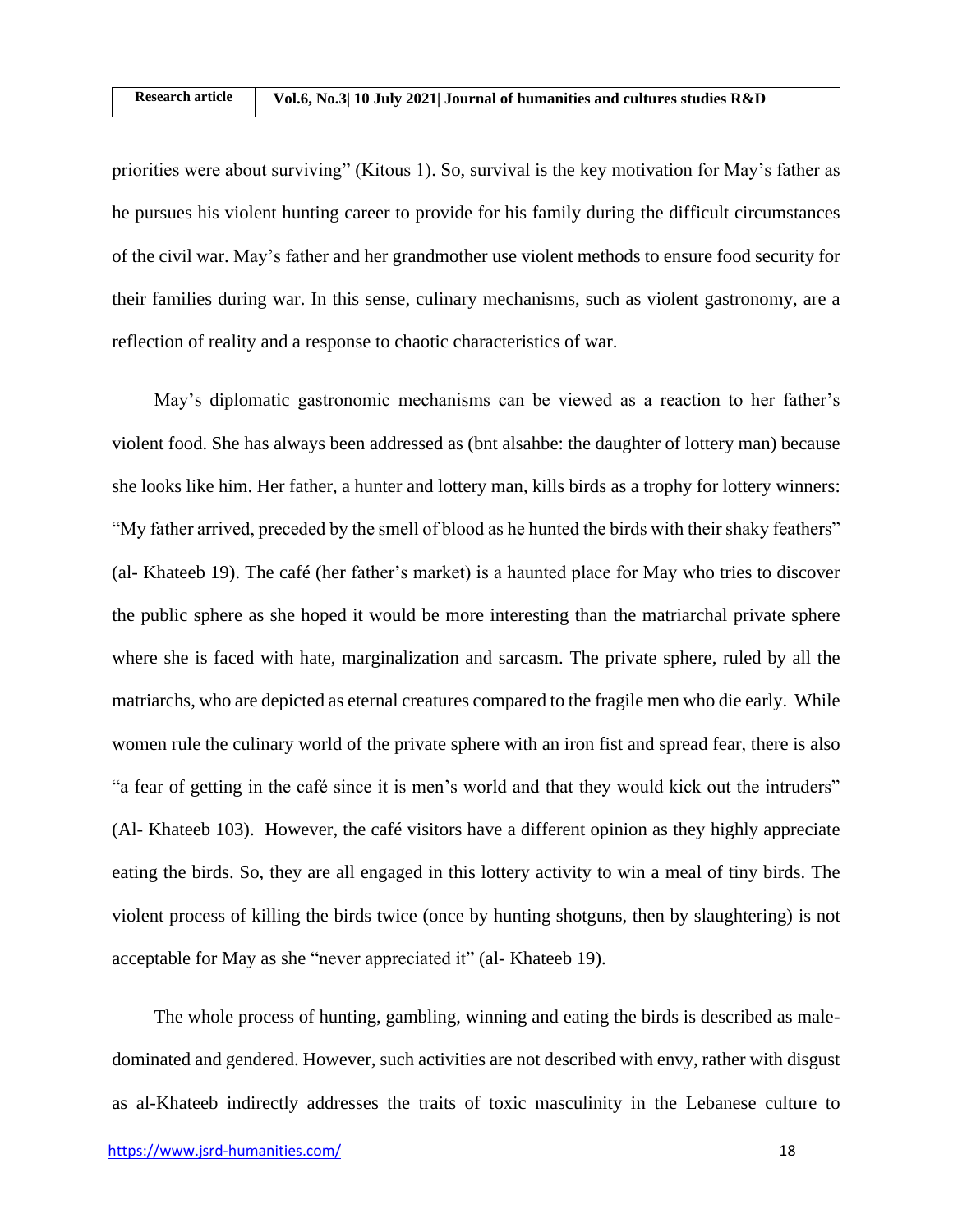highlight the gap between public and private spheres. May finds herself stuck between the two violent spheres. There is a clash between the spheres which results in inducing more chaos and shapes her identity with fear, shame, and indifference. She finds herself an outcast in the public sphere and an outcast in the matriarchal private sphere. However, she possesses a trait that would enable her to curve her way into existence just like the bitter oranges do by offering their flowers to make orange blossom water, May offers her culinary skills as a way to compensate for her ugliness. By mastering cooking, she invades the kitchens of the matriarchs so that they would need her and acknowledge her existence.

 Another factor that has impacted May's food identity is her grandmother's profession as the manufacturer of agro-food industries, mainly orange blossom water. The process of extracting orange blossom is described as extracting the soul of a flower by taking its beauty and perfume away. May's food trauma pushes her to describe her grandmother's work as "violent." However, the outcome of such practice is so divine for food and the human spirit as it is sprayed in funerals to awaken people who faint out of sadness. Such explanations make extracting orange blossom water a process of heroic sacrifice rather than what looked like arbitrary killing (for May the child) as the case of her father's practice.

 This violent impact on May's identity coined by her society for being the lottery man's daughter and grandchild of the orange blossom water maker leaves deep negative impacts that are translated as insecurities when May becomes an adult. Her manners are met with the highly sophisticated manners of the "bourgeoisie" society in Beirut where Bulgur is replaced with pizza. So, her simple accent is considered a retarded joke and her baked fingers do not reflect hard work, but poverty. May, the dyslexic, ugly, poor and unwanted child, is freed from gendered boundaries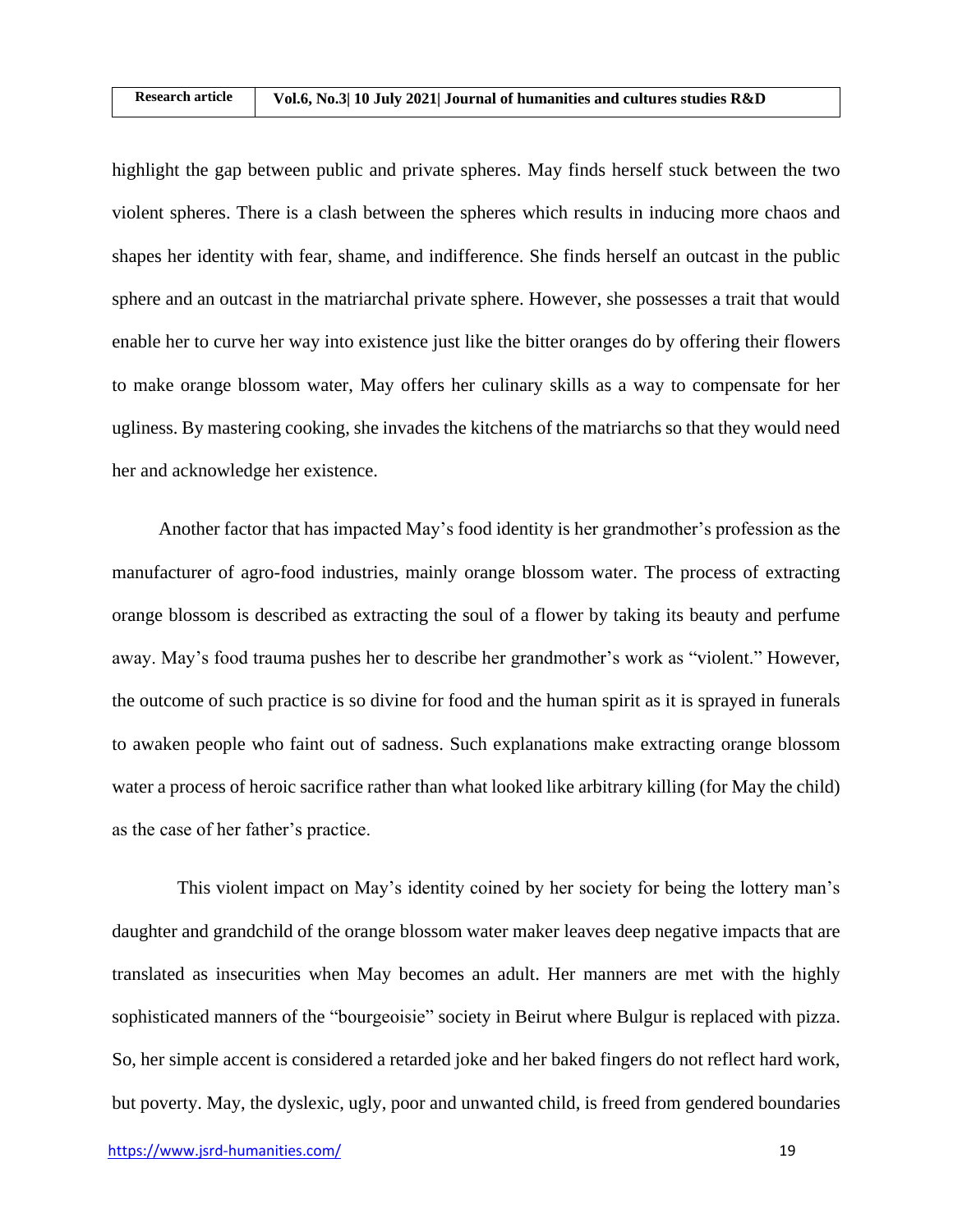and expectations. So, she moves freely and discovers the components of both spheres before realizing that the public sphere is a dystopian destination as she is mucked and ridiculed for her ignorant character. Her mother's violence pushes May to seek other motherly figures who, despite their differences, fail to mother her properly. Her grandmother is there for her, but her poverty stigmatizes May and Fatima who want to live according to societal norms. Her culinary mechanisms, especially speed, are used as a compensation for being poor, ugly, dyslexic and unwanted. Her societal invasion stands as a coping mechanism for all her insecurities.

#### **8. Gastro Diplomacy:**

 May's interest in her community increases after losing her family (when Aisha kicked her out) as a result of their last battle for the sanitary towels. Aisha refuses to provide May with sanitary towels and leaves May to suffer during her menstrual cycle without any regard to her needs, emotions, and pride. This fight pushes May to live with her grandmother and leave her mother's house. To reclaim her status in the community, May learns cooking from communal kitchens. Aisha is a horrible cook according to her own mother "when she cooks, she burns the pans"  $(al -$ Khateeb 45). May masters the skill of cooking by observing all the women around her as she "watched and learned from women" (al- Khateeb 41). So, her skill as a cook is developed over time through hard work and practice to defy the tyranny of all matriarchs. May uses food as a method for spatial invasion to compensate for being the abandoned child. Every matriarch has needed May at some point, especially before Eids to prepare the beauty product of (Halaweh) that is made by cooking "sugar, water, some drops of lemon juice and spit" (al- Khateeb 56). May did not like going to their houses to prepare (Halaweh), but she loved the validation and sense of importance. Even that she is not considered beautiful by these women, their beauty rituals are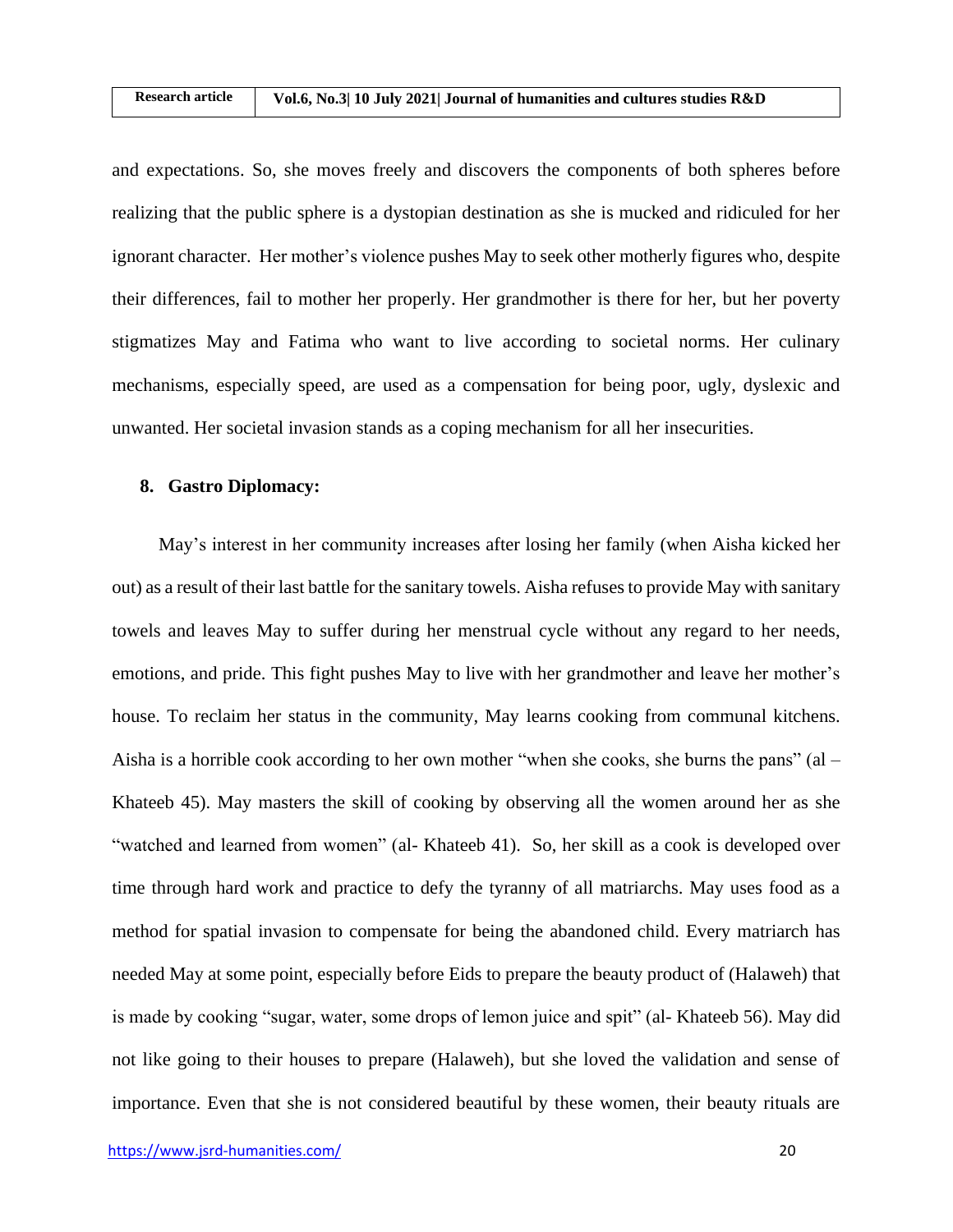never complete without her skills as a cook. The societal invasion provides May with a sense of self-worth and validation, so she activates gastrodiplomacy as a reaction to maternal abuse. May's cooking signifies refusal as she grapples with the idea of violent food and chooses different culinary mechanisms. She enters the kitchen wearing a head scarf as if she is entering a holy place according to the Islamic culture. May says that the headscarf "provides comfort, serenity and the freedom of moving between foods and dishes" (al -Khateeb 40). Though May mentions that the scarf is used for hygienic purposes, its significance goes beyond mere cleanness since she describes cooking as an act of pure love in a form that resembles a pure religious belief. To compensate for her lack of proper verbal ability, May relies on the "practices of sharing, preparing, and eating food" to "create and convey human interaction" (Cognard-Black 3). Cooking for May becomes her essential technique and medium of self-expression and creation to compensate for her stuttering and sense of inferiority. Though many people cannot see the point of her love for cooking, May hates people who consider cooking an absurd activity and claims that they "are not able to see that it is art" (al- Khateeb 251).

#### **Conclusion:**

 Violent Gastronomy demonstrates the impact of violent food mechanisms on women's identities. It presents a cross- cultural contribution to the existing scholarship on the architecture and psychology of culinarity. However, cultural diversity, gender or age differences, and other ideology-constructed stratifications are disclaimed through the excavation of intrinsic chaos.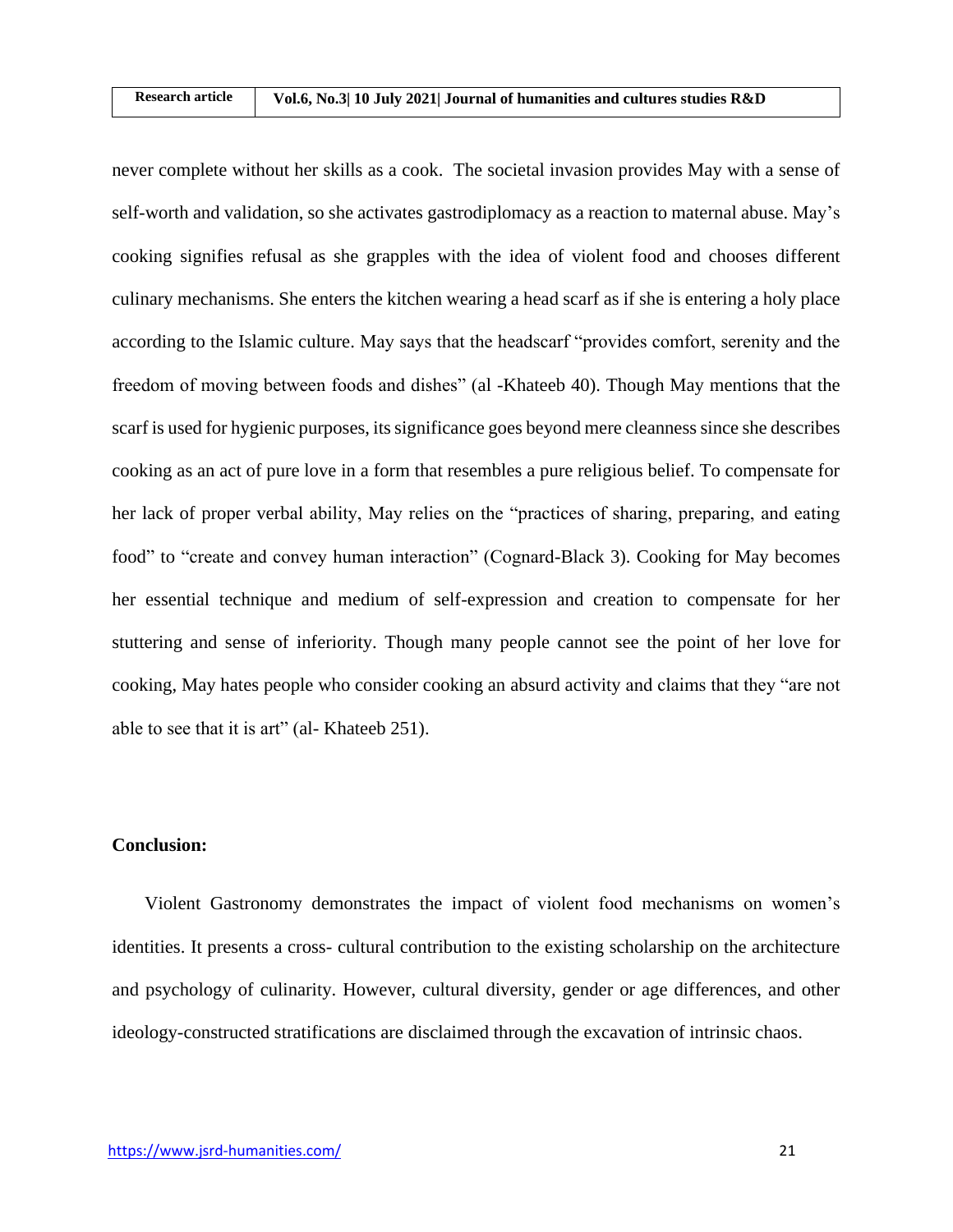| <b>Research article</b> | Vol.6, No.3  10 July 2021  Journal of humanities and cultures studies R&D |
|-------------------------|---------------------------------------------------------------------------|

## **References**

- 1. Alkhateb, Bassma. *Bitter Orange.* Dar Aladab, 2015.
- 2. Baker, Valencia. *The Power of Food Memories in Identity Formation*. Gastronomy Blog, Boston University.29June,2017, https://sites.bu.edu/gastronomyblog/2017/06/29/thepower-of-food-memories-in-identity-formation/
- 3. Cognard-Black, Jennifer, and Melissa A. Goldthwaite. *Cooking the Book: An Introduction to Books That Cook. The Making of a Literary Meal. NYU Press. August 2014.*
- 4. Cote, James E, and Charles G Levine. *Identity, Formation, Agency and Culture: A Social Psychological Synthesis*. Psychology Press, 2014.